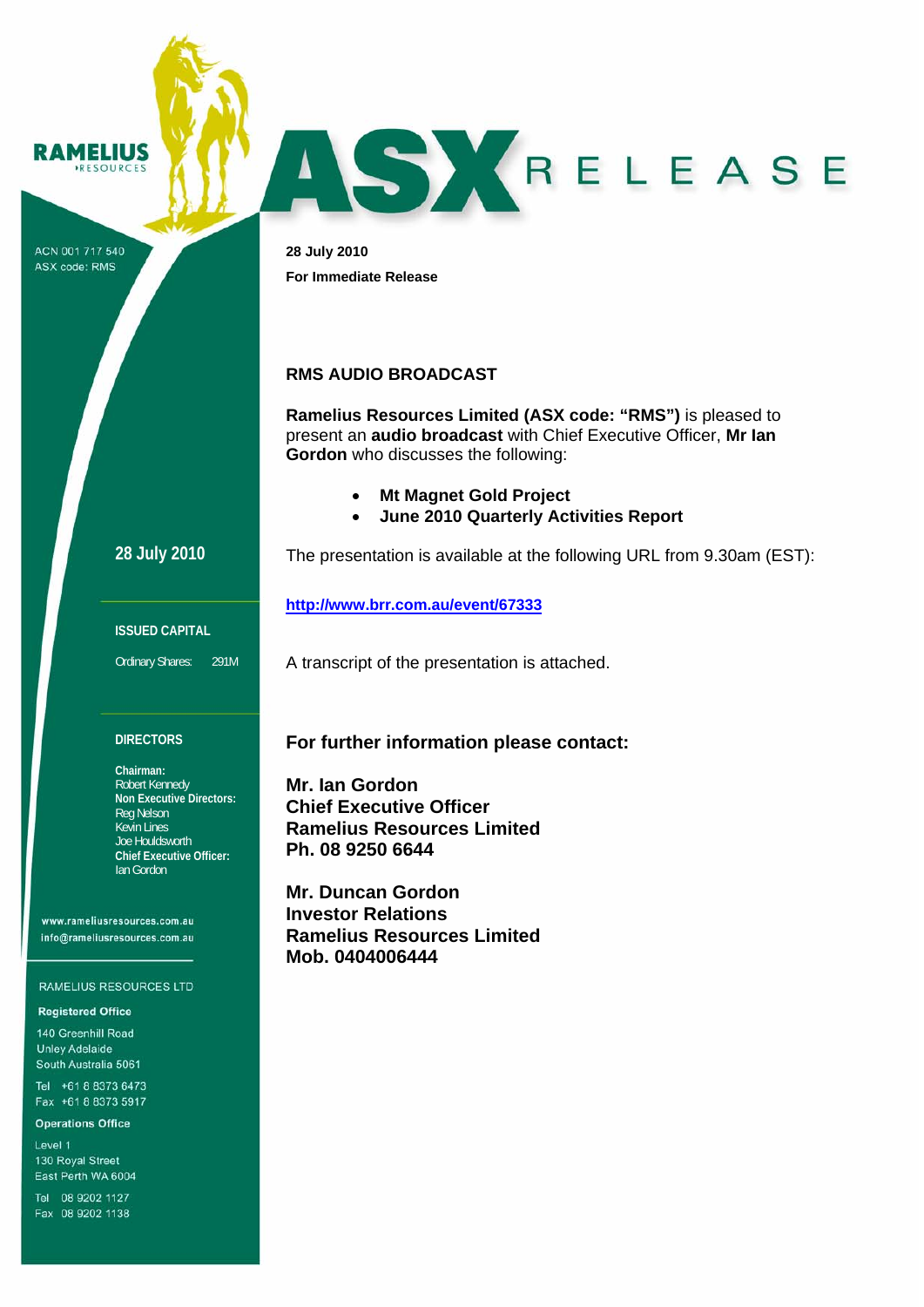**BOARDROOMRADIO INTERVIEW WITH IAN GORDON, MANAGING DIRECTOR, RAMELIUS RESOURCES LIMITED** 

- **Q1 Good morning and welcome to Boardroomradio. I'm joined by Ian Gordon who is the Managing Director of Ramelius Resources. Ian, thanks for your time and great to get an update from you.**
- **A1** Thanks, James.
- **Q2 The Company has released details about the completed acquisition of the Mount Magnet Gold Project. Ian, what are the key factors that attracted you and the Company to the project?**
- **A2** Firstly, at Mount Magnet, the project itself has been a significant gold producer in terms of Western Australian gold camps and has produced over 5 million ounces of gold historically and, more significantly, it's produced over 2 million ounces from the Hill 50 deposit alone and it currently still has over 3 million ounces in resources. And, really, this is a testament to the significant mineralisation that you get in the field, and not every day do you get the opportunity to acquire such a well-endowed gold project. We're also attracted to the current reserve of 474,000 ounces of gold and, at this stage, Harmony have completed a feasibility study which shows that there is a positive project there already, and we intend to do some more work over the next six months to develop that project further. In addition, there is also a 1.7 million tonne per annum mill and all the other infrastructure that goes with that which, at today's prices, would cost in excess of \$100 million to develop. But, most importantly, the reason for purchasing the project is we perceive we can add value to the project in terms of increasing the mining reserve grade, but also adding to the current resources which could add significant production down the track.
- **Q3 Ian, you mentioned in there that one of the first things to get to is doing some additional drilling on the project. You've got a \$5 million drill program outlined. When do you plan to get started?**
- **A3** Okay. We're planning to start drilling as soon as possible, but we have to obviously get the rigs on site, so we would expect that that work will commence towards the end of August or the beginning of September. And that drilling will really be targeting high-grade shoots directly beneath the current open pits.

# **Q4 And, Ian, are you able to expand on the decision process that you and the business will undertake before making a commitment to recommence production from the project?**

**A4** Yes. Once we've completed the drilling, we will refine the current resource model and then we will update the current feasibility study, and we expect that to happen in the first half of next year. And, once we've done that work, we can make a decision to move forward with the project, and we would expect to do that before June 30 next year.

### **Q5 And, Ian, just a quick question. In terms of the infrastructure that's in place, what's the current state of all the infrastructure that is there?**

**A5** Okay. Most of the infrastructure is in quite good condition. Harmony have identified that the plant needs some reconditioning, and we would expect that to cost somewhere between \$10 (million) and \$15 million. There's a full feasibility study being completed on that. We also need to upgrade the camp.